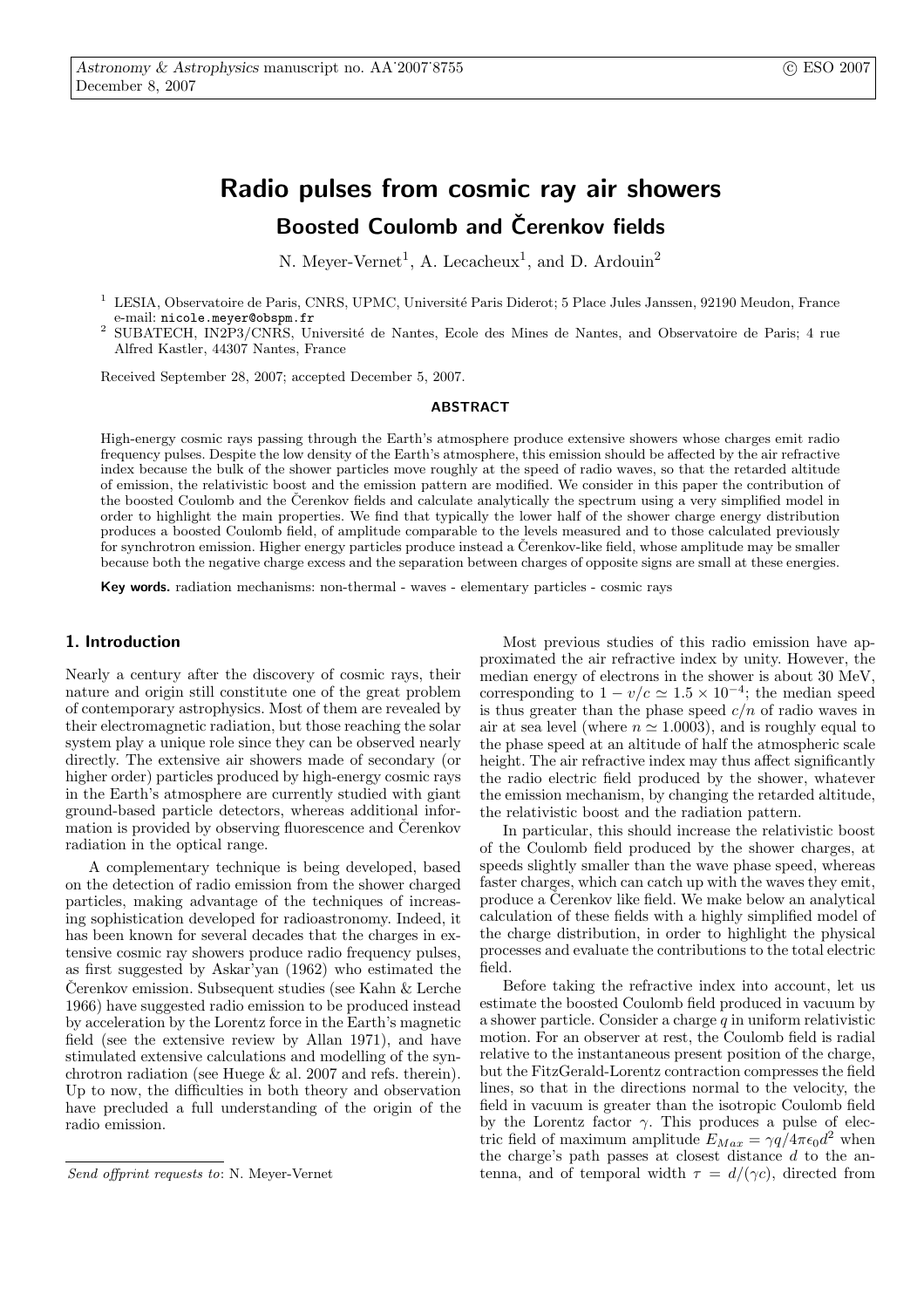the charge's present position to the observation point. The number of charges in the shower at maximum development is about one per GeV of primary energy with about 20% relative excess of electrons over positrons. With a primary cosmic ray of  $2 \times 10^{17}$  eV, i.e.  $2 \times 10^8$  charges, and a median secondary energy of 30 MeV ( $\gamma = 60$ ), this yields a pulse of maximum amplitude a few  $10^{-4}$  V/m and of duration roughly 10 ns at 100 m perpendicular distance. The corresponding low-frequency Fourier transform  $2\tau E_{Max} = q/(2\pi\epsilon_0 dc)$  is a few  $\mu$ V/m/MHz at frequencies smaller than  $1/2\pi\tau \simeq 50$  MHz. The exact strength and polarisation are determined by the magnetic charge separation which produces oppositely directed changes of position and velocity for charges of opposite signs. This field should be added to the contribution of synchrotron emission.

Since the above amplitude is of the same order of magnitude as the values observed by different instruments (see Allan 1971, Ardouin 2006, Horneffer 2006), this contribution may not be negligible. We therefore consider this field in more detail, taking the refractive index into account.

# 2. Electric field spectrum of a subluminal charge

In this Section, we consider a point charge. A charge distribution and the corresponding coherence effects will be considered in Section 4.

#### 2.1. Retarded potentials

Consider a point charge  $q$  moving in a medium of constant refractive index n (and relative magnetic permeability  $\mu \simeq$ 1), at velocity v. The field potentials at space-time point  $(\mathbf{r}, t)$  are the standard Lienard-Wiechert potentials with the formal replacements  $c \to c/n$  and  $\epsilon_0 \to \epsilon_0 n^2$ 

$$
\Phi(\mathbf{r},t) = \frac{1}{4\pi\epsilon_0 n^2} \left[ \frac{q}{|1 - n\beta \cdot \mathbf{n} | R} \right]_{ret}
$$
(1)

$$
\mathbf{A}(\mathbf{r},t) = n^2 \beta \Phi(\mathbf{r},t)/c \tag{2}
$$

where  $\beta = v/c$ , **n** is the unit vector in the direction of the point of observation from the moving charge,  $R$  is the distance to the moving charge, and the subscript "ret" on the square bracket indicates that the quantities inside are to be evaluated at the (observer's) retarded time  $t_{ret} = t$  $nR(t_{ret})/c$  (see for example Feynman 1964, Jackson 1999, Thidé 1997).

Equations  $(1)-(2)$  hold whatever the charge's motion and the refractive index, provided  $n$  is a constant. Namely, this formulation neglects both the variation of  $n$  with position and the dispersion, in particular the variation of  $n$ with frequency (Ginzburg 1989, Clemmow & Dougherty 1994). In this paper we will apply these equations for a uniform velocity, so that the electric field, given by (15), is the acceleration-independent term of the Liénard-Wiechert electric field (see for example Feynman 1964, Jackson 1999), i.e. mainly a boosted Coulomb field for a subluminal charge or a Cerenkov-like field for a supraluminal charge. This field should be added to the synchrotron field calculated by the current models of shower emission. In the present Section, we consider the first case: v smaller than the velocity of light in the medium  $c/n$ , i.e.  $n\beta < 1$ .

In this case, only one instant in the charge's past history has a light cone that reaches a given location in space-time



Fig. 1. Present (P) and retarded (P') positions of the moving charge with respect to the antenna (A) for  $n\beta < 1$  (not to scale).

 $(\mathbf{r}, t)$ , so that there is only one retarded time  $t_{ret}$  for a given  $(\mathbf{r}, t)$ . Let us take the origin of (observer's) co-ordinates so that the charge moving along the z axis passes at  $z = 0$  at  $t = 0$ , and let us put an electric antenna at co-ordinate z along the charge's path, and distance d in the perpendicular plane along the  $x$  axis (Fig.1). This choice of origin allows to keep the time of arrival of the charge in the results, which will be used in Sections 4 and 6 to evaluate coherence effects for a source of finite size.

The distance between the charge's present and past positions is PP'=  $n\beta R$ , so that with the notations of Fig.1, P'Q=  $n(\boldsymbol{\beta} \cdot \mathbf{n}) R$ , whence AQ=  $(1 - n\boldsymbol{\beta} \cdot \mathbf{n}) R$ . From the triangles CPA and QPA we have  $d^2 + (z + vt)^2 = AQ^2 +$  $(n\beta R\sin\theta)^2$ , so that, since  $\sin\theta = d/R$ , the square of the denominator in the bracket of (1) is

$$
[(1 - n\beta \cdot \mathbf{n}) R]_{ret}^2 = d^2 (1 - n^2 \beta^2) + (z + vt)^2
$$
 (3)

Equation  $(3)$  is a purely geometrical relation which holds Equation (3) is a purely geometrical relation which holds<br>whatever the sign of  $(1 - n^2\beta^2)$ , provided at least one point P' (source's retarded position) does exist. This is the case when the right-hand side term of (3) is positive or zero, a condition which always holds for the subluminal case ( $n\beta$ ) 1), and which defines the Cerenkov cone for  $n\beta > 1$ . We shall consider the latter case in Section 5.

Substituting (3) into (1) yields

$$
\Phi(\mathbf{r},t) = \frac{q}{4\pi\epsilon_0 n^2 d \left(1 - n^2 \beta^2\right)^{1/2}} \left[1 + \left(\frac{t + z/v}{\tau}\right)^2\right]^{-1/2} (4)
$$

where

$$
\tau = d | 1 - n^2 \beta^2 |^{1/2} / v
$$
\n(5)

Note that we have used an absolute value in (5), although  $1 - n^2\beta^2 > 0$  for a subluminal charge, in order to be able to use the same definition of  $\tau$  for a supraluminal charge (Section 5).

Equations (4) and (2) yield a pulse in the potentials, centred at  $t = -z/v$ , the time when the charge's trajectory passes at closest approach to the antenna, and of half-width about  $\tau$ . In the limit  $n \to 1$ , (4) reduces to the well-known potential of a point charge in uniform motion in vacuum (see for example Feynman 1964, Jackson 1999).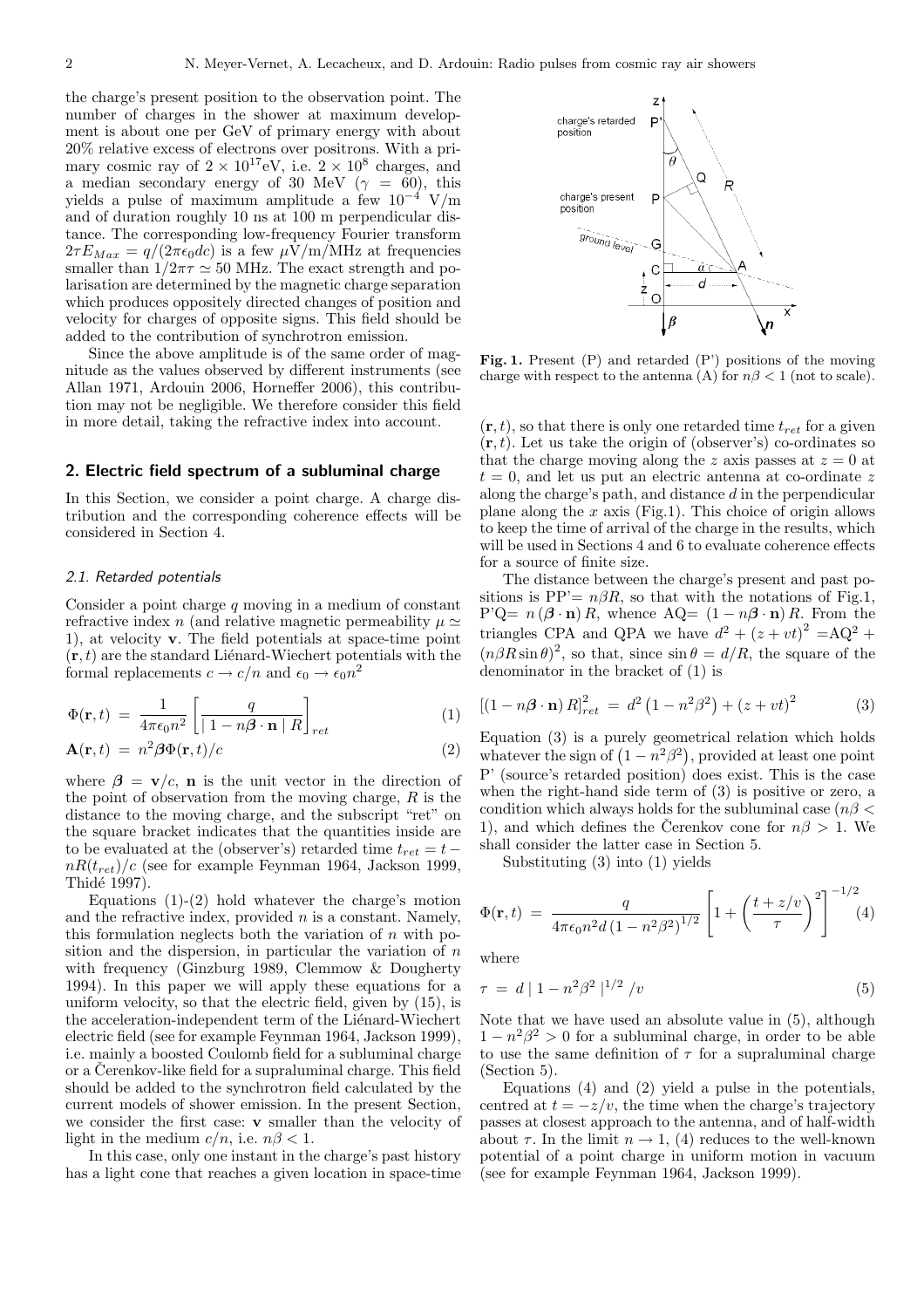It is important to recall that in (4), the relevant charge and velocity are retarded quantities. Namely, the potentials only depend on the charge, position and speed of the particle at the retarded time. This means that the pulse's peak is produced by the past state of the charge, at the retarded time  $t_{ret}$ , when the charge was at distance  $z_{ret}$ − $z$  =  $d/\tan \theta$ from the antenna along the direction of motion. Since at the time of the peak of potential at the antenna (A), the charge's position (P) is at C so that  $\tan \theta = d/(n\beta R)$ , we have  $\cos \theta = n\beta$  at this time, whence

$$
z_{ret} - z = n\beta d \left(1 - n^2 \beta^2\right)^{-1/2} \tag{6}
$$

The state of the charge at times different from the retarded time that produce the pulse is irrelevant. In particular, the instant of the peak is that at which the charge moving at  $\bf{v}$  along the z axis passes at closest approach to the antenna, but the real charge need not necessarily be there at this time; it may have disappeared or have changed its trajectory; the latter effects do not change the potentials, but produce an additional contribution to the electric field (15) due to the term  $\partial \mathbf{A}/\partial t$  (see Feynman & al. 1964).

For cosmic showers, therefore, the relevant charge and speed producing the field are those corresponding to the development of the shower at the retarded altitude, given by (6); hence they do not necessarily correspond to maximum shower development. For an antenna on the ground and a shower inclined to the vertical by the angle  $\alpha$ , we see from Fig.1 and Eq.(6) that the retarded altitude is  $h_{ret}$  =  $GP'cos \alpha$ , i.e.

$$
h_{ret} = d \left[ n \beta \left( 1 - n^2 \beta^2 \right)^{-1/2} \cos \alpha \pm \sin \alpha \right]
$$
 (7)

where the signs  $+$  and  $-$  correspond respectively to the charge impacting the ground after or before the time of closest approach. For  $\gamma \gg 1$ ,  $n-1 \ll 1$ , CP'=  $z_{ret} - z$  is much greater than GC, so that (7) yields approximately

$$
h_{ret} \simeq d \left(1 - n^2 \beta^2\right)^{-1/2} \cos \alpha \tag{8}
$$

where we have also omitted the factor  $n\beta \simeq 1$ . We shall return to the retarded altitude later.

From  $(4)$ , we deduce immediately the x component of the electric field  $E_x = -\partial \Phi / \partial d$ 

$$
E_x = \frac{q}{4\pi\epsilon_0 n^2 d^2 \left(1 - n^2 \beta^2\right)^{1/2}} \left[1 + \left(\frac{t + z/v}{\tau}\right)^2\right]^{-3/2} \tag{9}
$$

# 2.2. Effect of the refractive index

For relativistic velocities, the refractive index plays an important role, even though it is close to 1. Indeed, we see from  $(4)-(5)$  that a subluminal charge q of Lorentz factor  $\gamma =$ ¡  $(1-\beta^2)^{-1/2}$  in a medium of refractive index  $n \neq 1$ produces the same electric potential as a charge  $q/n^2$  of Lorentz factor

$$
\gamma' = (1 - n^2 \beta^2)^{-1/2} \tag{10}
$$

in vacuum. In particular, the pulse maximum amplitude and retarded altitude are both proportional to  $\gamma'$ , whereas the time duration is inversely proportional to  $\gamma'$ .

Figure 2 shows the factor  $\gamma'$  as a function of  $\gamma$  for different values of the air refractive index. One sees that,



Fig. 2. A subluminal charge of Lorentz factor  $\gamma$  in a medium of refractive index  $n$  produces a similar electric potential as a charge in vacuum of Lorentz factor  $\gamma'$ , plotted here versus  $\gamma$  for different values of the air refractive index. When  $\gamma$  approaches the value for which  $n\beta = 1$ ,  $\gamma'$  increases rapidly and both the variation of  $n$  and the strong increase in retarded altitude come into play. For still greater values of  $\gamma$ ,  $\gamma'$  is imaginary and Cerenkov radiation is produced.

as we noted in the introduction, the subluminal upper limit  $n\beta = 1$  takes place at an energy of the same order of magnitude as the median energy of shower charges  $(\gamma \simeq 60)$ . Note that for  $\gamma \gg 1$ ,  $n-1 \ll 1$ , we have  $1 - n^2\beta^2 \simeq 1/\gamma^2 - 2(n-1)$ , so that  $\gamma'$  may be approximated by

$$
\gamma' \simeq \gamma \left[ 1 - 2\left(n - 1\right)\gamma^2 \right]^{-1/2} \tag{11}
$$

In practice, since the refractive index decreases as altitude increases, the retarded distance R should be evaluated by an integration involving the wave phase speed at different altitudes from emission to reception. Since the greater the refractive index, the greater the propagation time, this integral is mainly determined by the greater values of the index. To simplify the calculations, we thus approximate the index by its value at low to mid altitudes,  $n \approx 1 + 2 \times 10^{-4}$ , but will keep in mind that  $n-1$  is roughly proportional to the air density, decreasing roughly exponentially with altitude, and increasing with humidity (see for example Birch 1994), which may have important consequences.

With this value of n, we see from (11) that  $\gamma' \simeq \gamma$  only for  $\gamma$  significantly smaller than  $\left[2 \left(n - 1\right)\right]^{-1/2} \simeq 50$ , i.e. for electrons of energy significantly smaller than about 25 MeV. Since the median electron energy in a typical shower is about 30 MeV ( $\gamma \simeq 60$ ), the radio electric field is expected to be rather different from its value in vacuum. For example, electrons of  $\gamma \simeq 35$  (respectively 40) in air with the above value of  $n$  produce a similar electric field as electrons having  $\gamma' \simeq 49$  (respectively 67) in vacuum.

Close to  $n\beta = 1$ , i.e.  $\gamma \simeq [2(n-1)]^{-1/2}$ ,  $\gamma'$  varies very rapidly. In this region, two physical effects come into play:

- the variation of the refractive index, since  $\gamma'$  is very sensitive to  $n$  in this region,
- the strong increase of the retarded altitude with  $\gamma'$ , which tends to put it above the atmosphere, so that the retarded charge becomes negligible.

For example, at perpendicular distance  $d = 200$  m and vertical inclination angle  $\alpha = \pi/4$ , (8) yields  $h_{ret} = 20$  km for  $\gamma' \simeq 140$ , i.e.  $\gamma \simeq 47$ . Hence in that case, for the retarded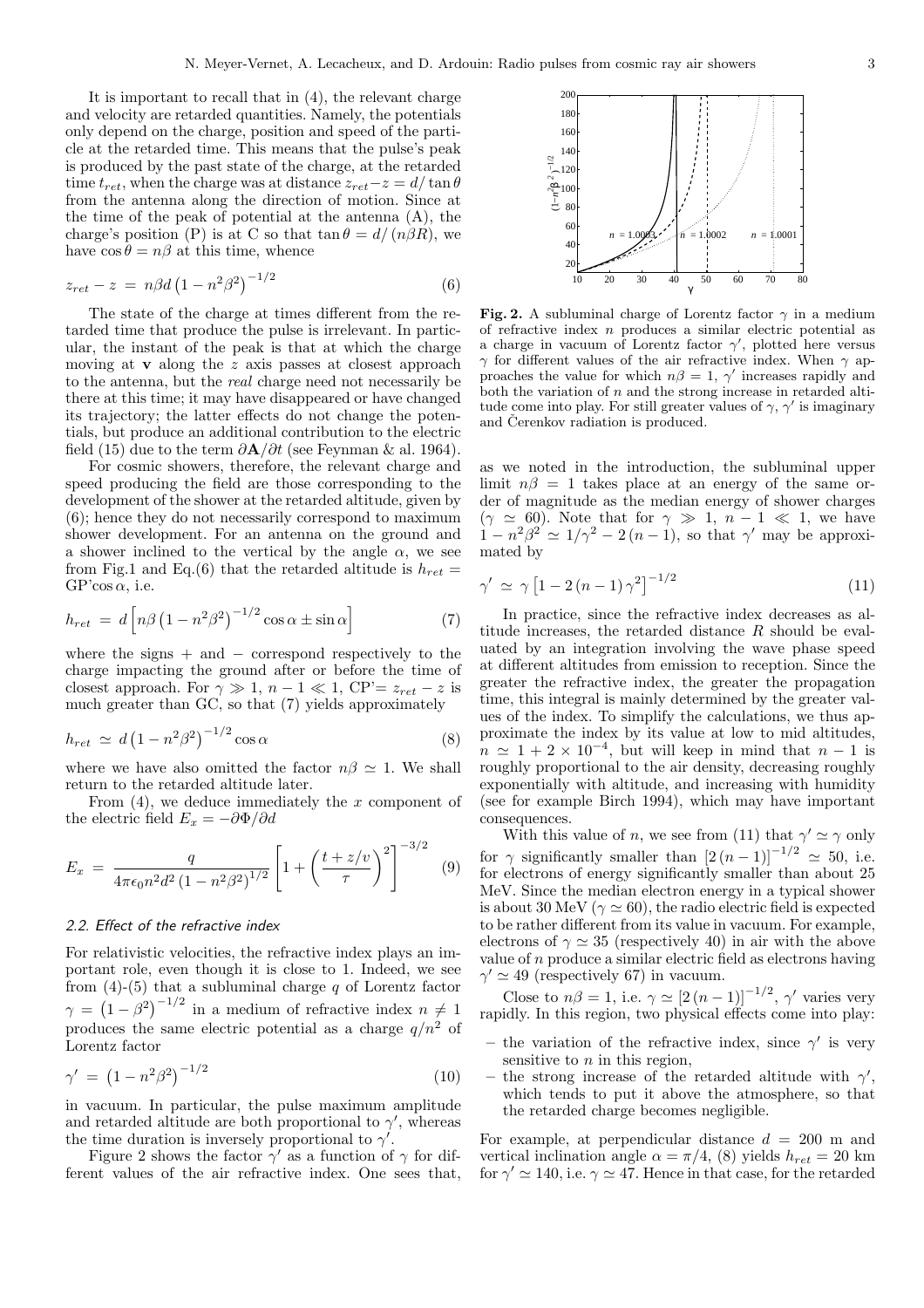altitude not to be above the region of shower development, the energy of the radiating electrons should be smaller than about 24 MeV. This means that, since the median energy is about 30 MeV), typically a little less than the lower half of the electron energy distribution in the shower contribute to the boosted Coulomb electric field, for these values of perpendicular distance and angle to the vertical.

For greater energies, the retarded altitude is above the atmosphere, except for showers of large inclinations or passing very close to the antenna. And at energies so that  $n\tilde{\beta} > 1$ ,  $\gamma'$  becomes imaginary; in that case, there is no longer a single retarded time and position, and a Cerenkov field is produced, which we shall evaluate in Section 5.

#### 2.3. Electric field spectrum

Defining the Fourier transforms of the potentials as

$$
\Phi(\mathbf{r}, \omega) = \int_{-\infty}^{+\infty} dt \, e^{i\omega t} \, \Phi(\mathbf{r}, t) \tag{12}
$$

we have from  $(4)$  and  $(2)$ 

$$
\Phi(\mathbf{r}, \omega) = \frac{q e^{i\omega z/v}}{2\pi \epsilon_0 n^2 v} K_0(\omega d/\gamma' v)
$$
\n(13)

$$
\mathbf{A}(\mathbf{r},\omega) = n^2 \beta \Phi(\mathbf{r},\omega)/c \tag{14}
$$

Here  $K_0$  is a modified Bessel function of order 1 (Abramowitz & Stegun 1972),  $\tau$  is given by (5), z is the antenna's co-ordinate along the charge's path (whose origin is the charge's co-ordinate at  $t = 0$ , and d is the antenna's perpendicular distance to the charge's path.

The electric field is given by

$$
\mathbf{E}\left(\mathbf{r},t\right) = -\nabla\Phi - \partial\mathbf{A}/\partial t\tag{15}
$$

so that its Fourier transform has from (13)-(14) the components

$$
E_x(\mathbf{r}, \omega) = \frac{q\omega e^{i\omega z/v}}{2\pi\epsilon_0 n^2 v^2 \gamma'} K_1(\omega d/\gamma' v)
$$
(16)

$$
E_z(\mathbf{r}, \omega) = \frac{-iq\omega e^{i\omega z/v}}{2\pi\epsilon_0 n^2 v^2 \gamma'^2} K_0(\omega d/\gamma' v)
$$
(17)

Therefore  $E_z/E_x \ll 1$  for  $\gamma \gg 1$ ,  $n-1 \ll 1$ , so that the electric field is radial (perpendicular to v, directed along the charge's present position to the antenna) of amplitude

$$
E(\mathbf{r}, \omega) \simeq \frac{q \omega e^{i \omega z / v}}{2 \pi \epsilon_0 n^2 v^2 \gamma'} K_1(\omega d / \gamma' v)
$$
(18)

with  $\gamma'$  given by (10), at perpendicular distance d from the charge's path.

Using the expansions of the Bessel function  $K_1$ (Abramowitz & Stegun 1972), (18) yields at respectively low and high frequencies (or distances)

$$
\frac{\omega d}{\gamma' v} \ll 1 \quad E(\mathbf{r}, \omega) \simeq \frac{q e^{i\omega z/v}}{2\pi \epsilon_0 n^2 v d} \tag{19}
$$

$$
\frac{\omega d}{\gamma' v} \gg 1 \ E(\mathbf{r}, \omega) \simeq \frac{q e^{i\omega z/v}}{4\pi \epsilon_0 n^2 v^2} \left(\frac{2\pi \omega v}{\gamma' d}\right)^{1/2} e^{-\omega d/\gamma' v} \quad (20)
$$

for  $n-1 \ll 1$ ,  $\beta \simeq 1$ . The low-frequency (or small distance) spectrum (the time integral of the pulse) is independent of



Fig. 3. Spectral field strength  $|E(\omega)|$  from (18), produced by a point charge of 10<sup>8</sup> electrons at perpendicular distances  $d = 100$ and 200 m, for  $n = 1.0002$  and  $\gamma = 40$ .

 $\gamma'$ , as expected since the larger  $\gamma'$ , the greater the amplitude of the pulse, but the smaller (in the same proportion) the duration. At large frequencies and/or distances, the field decreases nearly exponentially with the product  $\omega d/\gamma'v$ , thus with a frequency scale proportional to  $1/d$  and a distance scale proportional to  $1/\omega$ . At intermediate frequentance scale proportional to  $1/\omega$ . At intermediate frequencies, the factor  $\sqrt{\omega/d}$  in (20) makes the decrease with  $\omega$ (respectively d) slower (respectively faster) than given by the exponential  $e^{-\omega d/\gamma' v}$  alone.

Figure 3 shows the modulus of the electric field spectrum (18) produced by a charge  $q = Ne$  with  $N = 10^8$ (e being the electron charge) for  $n = 1.0002$  and  $\gamma = 40$  $(\gamma' \simeq 67)$ , at perpendicular distances  $d = 100$  and 200 m, for which the retarded altitude (8) is respectively 5 and 10 km at a vertical angle  $\alpha = \pi/4$ .

Note that the plotted values correspond to Fourier transforms (defined as in (12)), so that they should be multiplied by a factor of two when comparing them to measured spectra, which are generally defined for positive frequencies only.

# 3. Charge at the retarded altitude

The retarded charge producing the pulse is that corresponding to the shower development at the retarded altitude, given by (8) as a function of the perpendicular distance d to the path and of the inclination  $\alpha$  to the vertical. In the region of maximum shower development, the number of charged particles (mainly electrons and positrons) is

$$
N_M \simeq 0.31 \left( W_p / W_c \right) \left[ \ln \left( W_p / W_c \right) \right]^{-1/2} \tag{21}
$$

for a primary of energy  $W_p$ , where  $W_c = 0.86 \times 10^8$  eV (see for example Abu-Zayyad, & al. 2001 and references therein).

With a simplified atmosphere model of density  $\rho =$  $\rho_0 e^{-h/H}$  at altitude h, the total mass from the top of the atmosphere down to altitude h is

$$
X(h) = (\rho_0 H / \cos \alpha) e^{-h/H} \tag{22}
$$

where  $H \simeq 8500$  m and  $\rho_0 \simeq 1.22$  kg/m<sup>3</sup>. The altitude  $h_M$  where the shower charge is maximum is determined by  $X(h_M) = X_M$ , where  $X_M \simeq 6500 \text{ kg/m}^2$  for a primary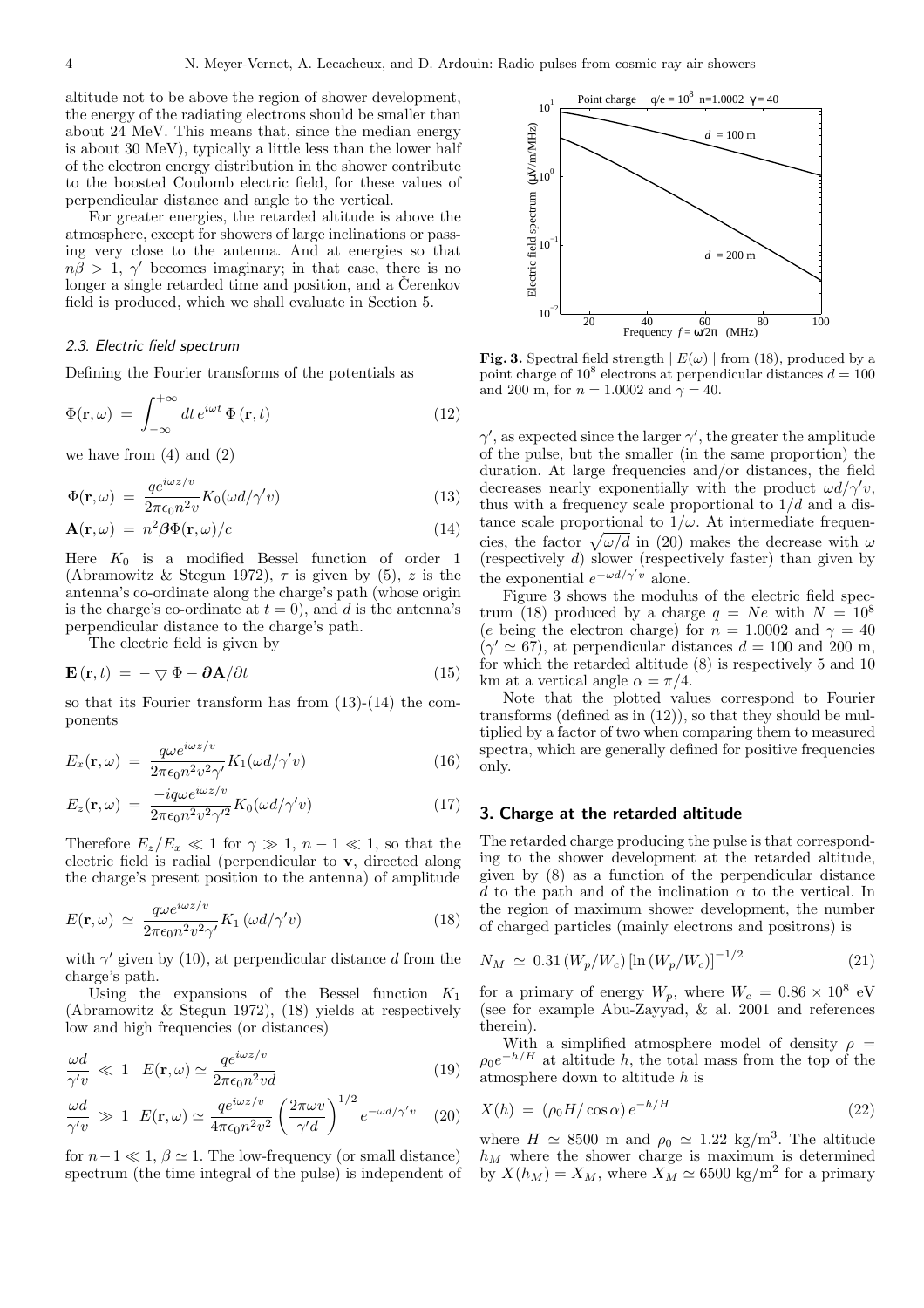

Fig. 4. Number of secondary charges in the shower (normalised to the value at maximum shower development) at the retarded altitude  $\gamma' d \cos \alpha$  for  $\gamma = 35$  (solid lines) and  $\gamma = 40$  (dotted lines) with  $n = 1.0002$  (i.e. respectively  $\gamma' = 49$  and 67) as a function of distance for different angles  $\alpha$  to the vertical, for a primary of  $10^{17} - 10^{18}$  eV.

cosmic ray of energy  $10^{17} - 10^{18}$  eV, and increases at higher energies (Abu-Zayyad, & al. 2001 and references therein). The number of charged particles at the retarded altitude is determined by the value of  $X$ . It can be obtained from the Greisen function as  $\overline{a}$  $\mathbf{r}$  $\overline{a}$ 

$$
N(X)/N_M = \exp\left[\frac{X}{L_C}\left(1 - \frac{3}{2}\ln s\right) - \frac{X_M}{L_C}\right]
$$
 (23)

where the so-called shower age is  $s = 3/(1 + 2X_M/X)$ ,  $N_M$ is given by (21), and  $L_C \simeq 587 \text{ kg/m}^2$  (Abu-Zayyad, & al. 2001).

Figure 4 shows  $N/N_M$  as a function of the perpendicular distance d for different values of the inclination  $\alpha$  of the shower to the vertical, for  $\gamma = 35$  and 40 with  $n - 1 =$  $2 \times 10^{-4}$  (respectively  $\gamma' = 49$  and 67).

At normal incidence, the number of charges at the retarded altitude is of the same order of magnitude as the value at maximum development, up to distances of a few hundred metres, for which the retarded altitude goes above the region of significant shower development. As the angle  $\alpha$ increases, the distance d for which the retarded altitude is in the region of maximum development increases. The larger  $\gamma$  and  $\alpha$ , the larger the value of d for which the retarded altitude corresponds to maximum shower development. As  $\gamma$  increases significantly above 45 (for  $n - 1 \simeq 2 \times 10^{-4}$ ), the fast increase of  $\gamma'$  puts the retarded altitude above the atmosphere.

In the following Section, we will thus consider charges of Lorentz factor  $\gamma = 40$ .

# 4. Boosted Coulomb spectrum of a charge distribution

In the previous Sections, we have calculated the electric field of a point charge. However, the charge distribution in the shower is believed to be pancake shaped, of axis the shower direction, and of lateral size increasing with altitude. The half-size containing the bulk of the particles is about 20-30 m at ground level, somewhat smaller than the canonical Molière radius of about 80 m (Antoni & al. 2001), and very thin in the longitudinal direction, with a dispersion in particle arrival times of about 1.6 ns at the centre



Fig. 5. Geometry for calculating the field at perpendicular distance d from the centre of a charge distribution with cylindrical symmetry around the charge path.

(Linsley 1986). This small longitudinal dispersion will decrease the field level because of the loss of coherence due to the factor  $e^{i\omega z/v}$  in the spectrum (18).

With an axial symmetry, it is convenient to consider first a charge distributed round a circle of radius  $a$  in the plane perpendicular to the path, infinitely thin in the z direction, which allows an analytical calculation. The field of an arbitrary charge distribution can then be obtained by performing an integration over the lateral and longitudinal dimensions.

#### 4.1. Ring charge distribution

Consider a charge q distributed round a circle of radius a in the plane perpendicular to z which passes at  $z = 0$  at  $t = 0$ . The potential produced at perpendicular distance d from the centre of the circle (and  $\overline{\text{co}}$ -ordinate  $z$  along the charge's path) is, from (13) with the geometry defined in Fig.5

$$
\Phi_a(\mathbf{r}, \omega) = \frac{q e^{i\omega z/v}}{2\pi \epsilon_0 n^2 v} F(a)
$$
\n(24)

$$
F(a) = \frac{1}{2\pi} \int_0^{2\pi} d\phi \, K_0(\omega r/\gamma' v) \tag{25}
$$

$$
r = (a^2 + d^2 - 2ad\cos\phi)^{1/2}
$$
 (26)

The integral  $F(a)$  can be calculated analytically by expanding  $K_0$  in series of Bessel functions using Neumann's addition theorem (Watson 1966), from which we derive finally

$$
F(a) = I_0(\omega d/\gamma' v) K_0(\omega a/\gamma' v) \quad d < a \tag{27}
$$

$$
F(a) = I_0(\omega a/\gamma' v) K_0(\omega d/\gamma' v) d > a \qquad (28)
$$

We deduce from (15) the (radial) electric field

$$
E(\mathbf{r}, \omega) = \frac{-q\omega e^{i\omega z/v}}{2\pi \epsilon_0 n^2 v^2 \gamma'} K_0(\omega a/\gamma' v) I_1(\omega d/\gamma' v) \quad d < a \quad (29)
$$

$$
E(\mathbf{r}, \omega) = \frac{q\omega e^{i\omega z/v}}{2\pi \epsilon_0 n^2 v^2} I_0(\omega a/\gamma' v) K_1(\omega d/\gamma' v) \quad d > a \quad (30)
$$

$$
E(\mathbf{r}, \omega) = \frac{q \omega e}{2\pi \epsilon_0 n^2 v^2 \gamma'} I_0(\omega a/\gamma' v) K_1(\omega d/\gamma' v) \quad d > a \tag{30}
$$

which has a discontinuity on the circle (as expected), of no physical consequence since it disappears on integration over the radius a. Comparing to the electric field spectrum (18) of a point charge, we see that the finite size of the source removes the singularity of the field at  $d \rightarrow 0$ . It also increases the field strength outside the source by the factor  $I_0(\omega a/\gamma' c)$ , which increases as frequency increases, so that the lateral size of the charge makes the spectrum at large distances fall less quickly with frequency than that of a point charge.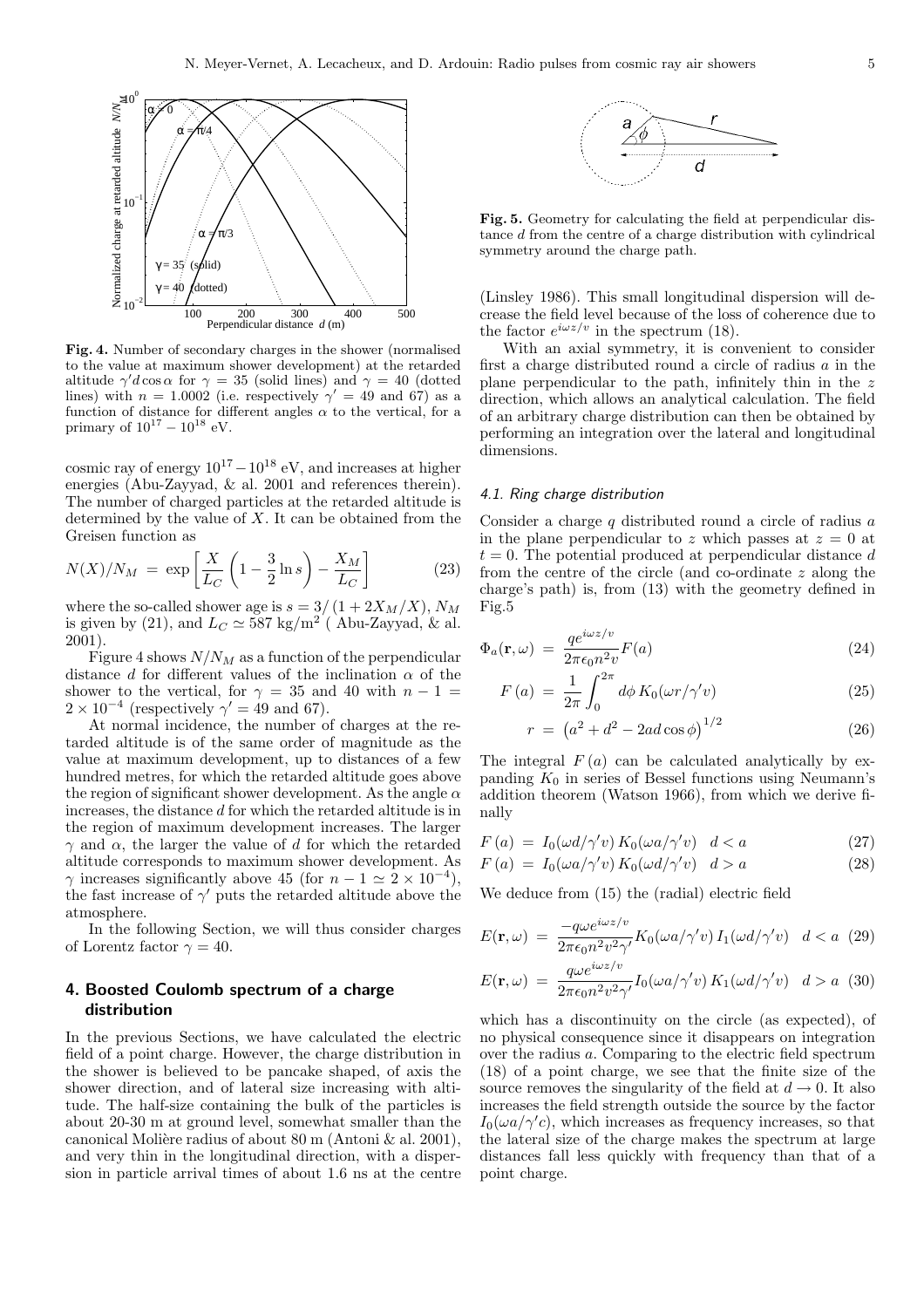

Fig. 6. Spectral field strength  $|E(\omega)|$  at  $\omega/2\pi = 20$  and 50 MHz produced by  $10^8$  electrons with a NKG distribution with  $s = 1$  (respectively 1.4) and  $r_M = 100$  m (respectively 50 m), in solid lines (respectively dashed), for  $n = 1.0002$  and  $\gamma = 40$ , as a function of perpendicular distance d to the charge's path, compared to the field of a point charge (thin lines).

#### 4.2. Pancake charge distribution

Consider now a charge q of lateral distribution  $\sigma(a)$  and finite longitudinal thickness. The potential at perpendicular distance d from the centre is obtained by integrating (24) as

$$
\Phi(\mathbf{r}, \omega) = \int_0^\infty da \, 2\pi a \, \sigma(a) \, G(a) \mid \Phi_a(\mathbf{r}, \omega) \mid \tag{31}
$$

for a distribution normalised so that  $2\pi \int_{0}^{\infty}$  $\int_0^\infty da\, a\, \sigma(a) = 1.$ Here  $G(a)$  involves an integral of the phase factor  $e^{i\omega z/v}$ in Eq.(24), ponderated by the longitudinal source distribution. The longitudinal extension therefore decreases the spectrum at frequencies  $\omega > 1/\delta t$ , where  $\delta t$  is the width of the particle arrival time distribution, because of loss of coherence, so that we have  $G \simeq 1$  for  $\omega \delta t < 1$ , whereas  $G \ll 1$  for  $\omega \delta t \gg 1$  when the fields no longer add in phase.

We model the lateral distribution  $\sigma(a)$  with the so-called NKG lateral density parametrization  $\sigma(a) \propto$  $(a/r_M)^{s-2} (1 + a/r_M)^{s-4.5}$  (see Nishimura 1967). Here the two parameters  $s$  and  $r_M$  are not necessarily the conventional shower age and Molière radius respectively, since a wide set of couples  $[s, r_M]$  can fit the observed lateral distribution (see Antoni & al. 2001 and refs. therein). However, the coupled variation of these parameters keeps roughly the same proportion of particles within a given lateral distance; for example, KASCADE measurements shown in Fig. 4 of the paper cited above find nearly 50% (respectively 80%) of the electrons within 20 m (respectively 50 m) lateral distance.

The distribution of arrival times is still less well known. Assuming  $\delta t \sim 1.6$  ns at the centre of the pancake, and a value roughly three times greater at 30 m lateral distance (Linsley 1986), the factor G should decrease below unity at frequencies above about 50 MHz. In this highly simplified calculation, we will therefore neglect this effect and the curvature of the pancake, keeping in mind that the corresponding loss of coherence should decrease the spectrum above about 50 MHz.

Figure 6 shows the boosted Coulomb electric field spectrum produced by 10<sup>8</sup> electrons with a NKG distribution

with two sets of parameters:  $[s = 1, r_M = 100 \text{ m}]$  and  $[s = 1.4, r_M = 50 \text{ m}]$ , at frequencies  $\omega/2\pi = 20 \text{ and } 50$ MHz, as a function of the perpendicular distance  $d$  to the charge's path, for  $n = 1.0002$  and  $\gamma = 40$ , compared to the field of a point charge. One sees that the degeneracy of the parameters of the lateral distribution only affects the field at very short radial distances, where it is smaller than that of a point charge by a factor depending on the parameters of the distribution. At distances greater than about 50 m, the field does not depend significantly on the details of the charge distribution, in the frame of this highly simplified model.

#### 4.3. Charge separation by the Lorentz force

If there were no systematic separation of positive and negative charges by the Earth's magnetic field, the net charge producing the radio pulse would be equal to  $q \simeq$  $-eN(X)\eta/2$ , where  $N(X)$  is given in (23) and  $\eta$  is the relative excess of electrons over positrons in the shower, which amounts to about 20 % at low energies.

However, the Lorentz force due to the Earth's magnetic field  $\boldsymbol{B}$  separates the positive and negative charges in the direction  $v \times B$ . The boosted Coulomb electric field is thus the geometric sum of those produced by the positive and negative charges, each being directed along the perpendicular distance to their respective charge's barycentre, with opposite signs. The net electric field is then no longer directed along the perpendicular distance to the centre of the shower. For example, for a vertical shower impacting North of an antenna, this produces a Coulomb field having a East-West component, of strength roughly proportional to the separation between positive and negative charges.

Let us estimate the average displacement  $L$  for electrons of Lorentz factor  $\gamma$ . The force  $\mathbf{F} = -e\mathbf{v} \times \mathbf{B}$  acting during the time t produces a displacement  $F t^2/(2\gamma m_e)$ , in the plane perpendicular to  $v$ , directed normal to the projection of  $\bm{B}$  in this plane. The time for travelling a radiation length  $L_0$  divided by the air density  $\rho$  is  $\Delta t = L_0/(\rho c)$ , and the average of  $t^2$  is  $2\Delta t^2$ , so that the average displacement of electrons is

$$
L \simeq \frac{eBL_0^2 \sin \beta_0}{\gamma m_e c \rho^2} \tag{32}
$$

where  $\beta_0$  is the angle between the magnetic field and the shower direction. With  $L_0 \simeq 367 \text{ kg/m}^2$ , so that  $L_0/(\rho_0 c) \simeq$  $10^{-6}$  s at sea level, and  $B \simeq 0.4$  G, this yields

$$
L \simeq \frac{2100 \sin \beta_0}{\gamma \left(\rho/\rho_0\right)^2} \text{ m} \tag{33}
$$

With  $\beta_0 = \pi/4$  and  $\gamma = 40$ , this yields  $L \simeq 40$  m at sea level and  $L \simeq 60$  m at an altitude of half the atmospheric scale height. Positrons are displaced in the opposite direction, producing a separation of 2L. Allan (1971) finds values somewhat greater, but of the same order of magnitude.

As an example, Fig. 7 shows the electric field spectrum projected on the East-West direction, as a function of distance d to the centre along the NS axis, produced at  $\omega/2\pi = 10$  and 50 MHz by  $10^8$  electrons and  $10^8$  positrons in vertical motion, displaced laterally by 50 m in opposite senses along the East-West direction, for  $n = 1.0002$  and  $\gamma = 40 \; (\gamma' = 67)$ ; each charge species is assumed to have a NKG distribution with  $s = 1$  and  $r_M = 100$  m (solid lines).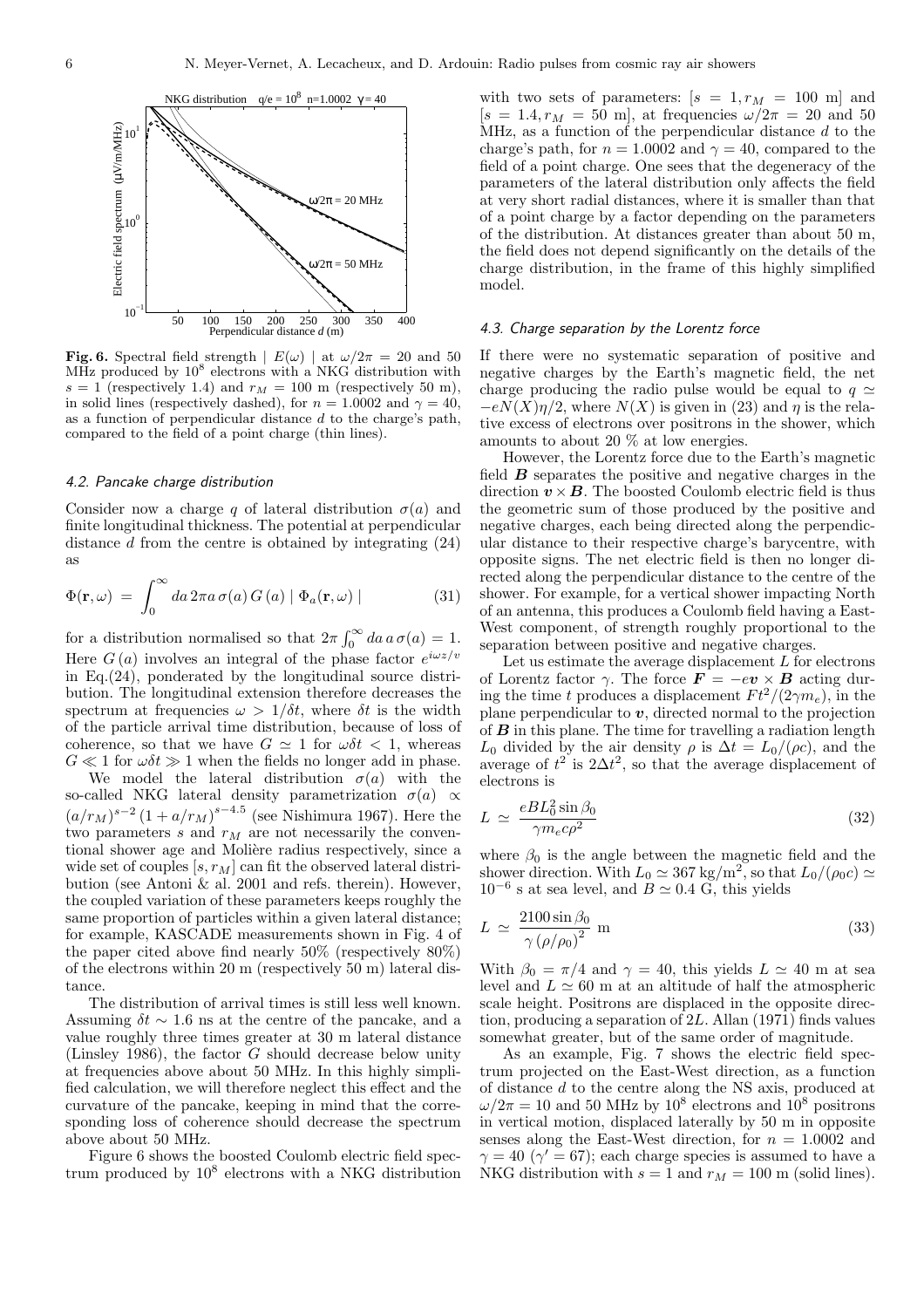

Fig. 7. Spectral field strength projected on the East-West direction, produced at  $\omega/2\pi = 10$  and 50 MHz by  $10^8$  electrons and 10<sup>8</sup> positrons in vertical motion, displaced laterally by 50 m in opposite senses along the East-West direction, with NKG distributions with  $s = 1$  and  $r_M = 100$  m (solid lines) compared to point charges (thin lines), for  $n = 1.0002$  and  $\gamma = 40$ , as a function of distance d to the centre along the NS axis. Exponential decreases are shown for comparison (dotted).

Exponential decreases are shown for comparison (dotted). Comparing to the case of point charges (thin lines), one sees that in this simple model, the field is not much affected by the NKG lateral distribution, except at very short distances.

As an example of the change in polarisation introduced by the magnetic field, Fig. 8 shows contours of the East-West and North-South components of the boosted Coulomb electric field spectrum produced at 20 MHz by  $10^8$  electrons and 10<sup>8</sup> positrons in vertical motion, displaced laterally by 50 m in opposite senses along the East-West direction; solid and dashed lines distinguish the sign of the field components;  $\gamma$  and n have the same values as in Fig.7.

Note that the excess of electrons over positrons, not taken into account in this plot, produces an additional contribution changing both polarisation and amplitude.

# 5. Electric field spectrum of a supraluminal charge

Consider now a point charge moving faster than the waves, so that  $n\beta > 1$ . This will produce a Čerenkov field instead of a boosted Coulomb field.

#### 5.1. Retarded potentials

As we noted in Section 2, the retarded potentials are still given by Eqs. $(1)-(3)$ , but the geometry is different from Fig. 1 since now PP' =  $n\beta R > R$ . This means that P is on the other side of C on the z axis, at a distance so that  $\cos \theta \geq 1/n\beta$ . Therefore, the retarded source's distance R is now given by

$$
R^2 = d^2 + [n\beta R - (z + vt)]^2
$$
\n(34)

which has two solutions if

$$
z + vt > d \left( n^2 \beta^2 - 1 \right)^{1/2} \tag{35}
$$

i.e.  $t + z/v > \tau$  with  $\tau$  given by (5). When this inequality holds, the antenna is inside the Čerenkov cone of half-

field component -S field component 400  $A \cap \Omega$ 200 200 distance (m) distance (m)  $\epsilon$  $\sqrt{2}$  $\frac{5}{2}$  $\frac{5}{1}$  $-200$  $-200$  $-400$  $-400$  $-200$ <br>E-W -200<br>E-W  $-400$  $\circ$ 200 400  $-400$  $\mathbf{o}$  $200$ 400 distance  $(m)$ distance  $(m)$ 

Fig. 8. Contour plots of the East-West and North-South components of the boosted Coulomb electric field spectrum, produced at  $\omega/2\pi = 20$  MHz by  $10^8$  electrons and  $10^{8}$  positrons in vertical motion, displaced laterally by 50 m in opposite senses along the Est-West direction, for  $n = 1.0002$  and  $\gamma = 40$ . Contours levels correspond to strengths of  $0, 0.1, 0.3, 1$  (thicker lines), 3, 10  $\mu$ V/m/MHz, with solid and dashed lines corresponding to components of different signs.

angle arcsin  $(1/n\beta)$  trailing the charge. When the opposite inequality holds, there is no solution for the retarded source, whereas when the two terms are equal (antenna on the Čerenkov cone), the two solutions merge together.

This means that as time increases, the antenna first sees nothing (when it is still outside the Cerenkov cone), then it sees the field of one retarded source (when it is on the Čerenkov cone), which splits in two as the Čerenkov cone trailing the charge moves so that the antenna is inside it.

Substituting (3) into (1) and summing on the retarded sources yields the potential

$$
\Phi(\mathbf{r},t) = \frac{q}{2\pi\epsilon_0 n^2 d (n^2 \beta^2 - 1)^{1/2}} \left[ \left( \frac{t + z/v}{\tau} \right)^2 - 1 \right]^{-1/2} (36)
$$

for

$$
t + z/v > \tau \tag{37}
$$

and  $\Phi(\mathbf{r}, t) = 0$  otherwise, which is similar to a result by Jackson (1999). The potential is singular at  $t + z/v = \tau$ , when the antenna is on the Čerenkov cone of the charge; at this time there is only one retarded source's position, satisfying  $z_{ret} - z = d/\tan\theta$  with  $\cos\theta = 1/n\beta$ , i.e

$$
z_{ret} - z = d \left( n^2 \beta^2 - 1 \right)^{-1/2} \tag{38}
$$

so that the retarded altitude is now approximately

$$
h_{ret} \simeq d \left( n^2 \beta^2 - 1 \right)^{-1/2} \cos \alpha \tag{39}
$$

for a shower of vertical inclination  $\alpha$  with  $\gamma \gg 1$ ,  $n-1 \ll 1$ . We have plotted on Fig. 9

$$
\gamma_c = (n^2 \beta^2 - 1)^{-1/2} \tag{40}
$$

as a function of  $\gamma$ . For  $n-1 = 2 \times 10^{-4}$ , particles with  $\gamma > 50$  produce a Čerenkov field; however, one sees from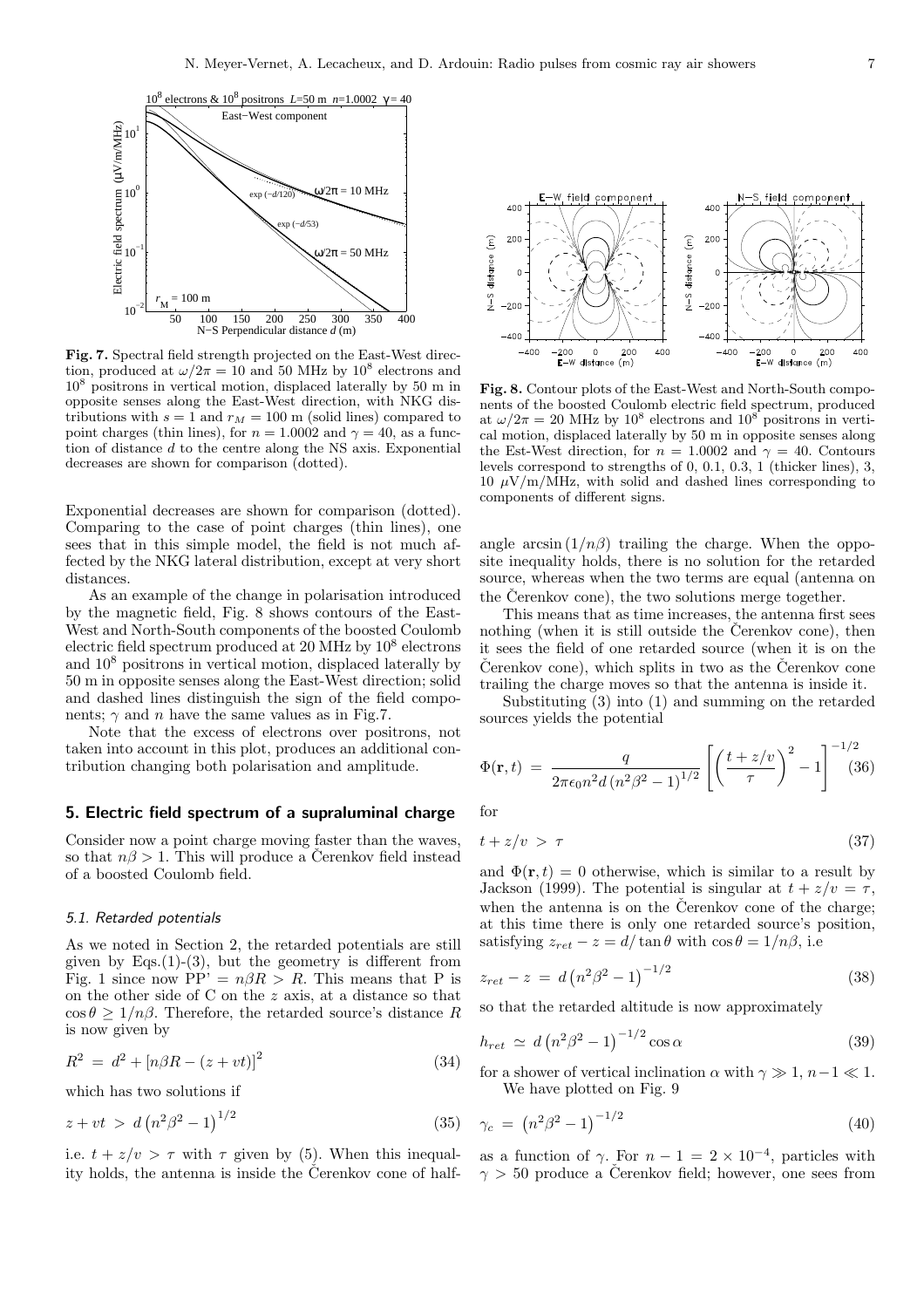

Fig. 9. Values of  $\gamma_c =$ as a function of  $\gamma =$  $(1 - \beta^2)^{-1/2}$  for different values of the refractive index under supraluminal conditions.

Fig. 4 that, for the retarded altitude  $h_{ret} \simeq \gamma_c d \cos \alpha$  to ensure a significant retarded charge when  $d \simeq 100-200$  m,  $\gamma_c$  should not be smaller than about 70; from Fig. 9 this requires  $\gamma > 71$  with the above value of *n*.

This means that a little less than the higher half of the energy distribution can contribute to the Cerenkov field: the particles for which  $n\beta > 1$  and whose retarded altitude is in the region of significant shower development. However, since the excess of electrons over positrons and the charge separation by the magnetic field (33) both decrease with energy, only a small proportion of these charges should contribute to the Čerenkov field.

From  $(36)$ , we deduce immediately the x component of the electric field  $E_x = -\partial \Phi / \partial d$ 

$$
E_x = \frac{-q}{2\pi\epsilon_0 n^2 d^2 (n^2 \beta^2 - 1)^{1/2}} \left[ \left( \frac{t + z/v}{\tau} \right)^2 - 1 \right]^{-3/2} (41)
$$

when  $(37)$  holds and 0 when the opposite inequality holds.

# 5.2. Čerenkov electric field spectrum

Calculating the Fourier transform of the potential, which is given by (36) when the inequality (37) holds and vanishes otherwise, yields the potentials in Fourier space

$$
\Phi(\mathbf{r}, \omega) = \frac{iq e^{i\omega z/v}}{4\epsilon_0 n^2 v} H_0^1(\omega d/\gamma_c v)
$$
\n(42)

$$
\mathbf{A}(\mathbf{r},\omega) = n^2 \beta \Phi(\mathbf{r},\omega)/c \tag{43}
$$

Here  $H_0^1 = J_0 + iY_0$  is a Hankel function of the third kind and order 1(Abramowitz & Stegun 1972),  $z$  is the antenna's co-ordinate along the charge's path (whose origin is the charge's co-ordinate at  $t = 0$ , and d is the antenna's perpendicular distance to the charge's path.

The electric field is given by substituting the potentials  $(42)-(43)$  into  $(15)$ , so that its Fourier transform has the components

$$
E_x(\mathbf{r}, \omega) = \frac{i q \omega e^{i \omega z / v}}{4 \epsilon_0 n^2 v^2 \gamma_c} H_1^1(\omega d / \gamma_c v) \tag{44}
$$

$$
E_z(\mathbf{r}, \omega) = \frac{-q\omega e^{i\omega z/v}}{4\epsilon_0 n^2 v^2 \gamma_c^2} H_0^1(\omega d/\gamma_c v)
$$
(45)

where  $H_1^1 = J_1 + iY_1$ . Therefore  $E_z/E_x \ll 1$  for  $\gamma_c \gg 1$ ,  $n-1 \ll 1$ , so that the electric field is nearly radial (from the charge's present position to the antenna), of amplitude

$$
E(\mathbf{r}, \omega) \simeq \frac{i q \omega e^{i \omega z / v}}{4 \epsilon_0 n^2 v^2 \gamma_c} H_1^1(\omega d / \gamma_c v) \tag{46}
$$

with  $\gamma_c$  given by (40).

Using the expansions of the Bessel function  $H_1^1$ (Abramowitz & Stegun 1972), Eq.(46) yields at respectively low and high frequencies (or distances)

$$
\frac{\omega d}{\gamma_c v} \ll 1 \ E(\mathbf{r}, \omega) \simeq \frac{q e^{i\omega z/v}}{2\pi \epsilon_0 n^2 v d} \tag{47}
$$
\n
$$
\frac{\omega d}{\gamma_c v} \gg 1 \ E(\mathbf{r}, \omega) \simeq \frac{q e^{i(\omega z/v - \pi/4)}}{4\pi \epsilon_0 n^2 v^2} \left(\frac{2\pi \omega v}{\gamma_c d}\right)^{1/2} e^{i\omega d/\gamma_c v}
$$

for  $\gamma_c \gg 1$ ,  $n - 1 \ll 1$ .

In the low-frequency (or small distance) limit, the electric field has the same expression as for  $v < c/n$ , as expected since it is independent of  $\gamma$  in this limit. This was already noted by Allan (1971). On the other hand, at large frequencies (or distances), the exponential decrease is replaced by a phase oscillation, again as expected since  $\gamma'$  is replaced by  $i\gamma_c$  when  $v > c/n$ . This phase oscillation suggests that the finite lateral size of the source should decrease the field with respect to that of a point charge, instead of increasing it as occurred for the boosted Coulomb field, because of loss of coherence. This effect is estimated in the next Section. Furthermore, the large frequency (or distance) value is essentially produced by the fast variation (see  $\hat{E}_0$ . (41)) near  $t+z/v = \tau$  when the antenna is on the Cerenkov cone; this contribution is expected to be sensitive to the variation of the refractive index.

# $6.$  Čerenkov spectrum of a charge distribution

Consider a charge q distributed round a circle of radius a in the plane perpendicular to z which passes at  $z = 0$  at  $t = 0$ . The potential produced at perpendicular distance d from the centre of the circle (and distance z along the charge's path) is, from (42) with the geometry defined in Fig.5

$$
\Phi_a(\mathbf{r}, \omega) = \frac{iq e^{i\omega z/v}}{4\epsilon_0 n^2 v} F_c(a)
$$
\n(48)

$$
F_c(a) = \frac{1}{2\pi} \int_0^{2\pi} d\phi \, H_0^1(\omega r/\gamma_c v) \tag{49}
$$

$$
r = (a^2 + d^2 - 2ad\cos\phi)^{1/2}
$$
 (50)

The integral  $F_c(a)$  can be calculated analytically by expanding  $H_0^1$  in series of Bessel functions using Neumann's addition theorem (Watson 1966), from which we derive finally

$$
F_c(a) = J_0(\omega d/\gamma_c v) H_0^1(\omega a/\gamma_c v) d < a \tag{51}
$$

$$
F_c(a) = J_0(\omega a/\gamma_c v) H_0^1(\omega d/\gamma_c v) \quad d > a \tag{52}
$$

We deduce from  $(15)$  the electric field along the perpendicular distance

$$
E_x(\mathbf{r}, \omega) = \frac{i q \omega e^{i \omega z/v}}{4\epsilon_0 n^2 v^2 \gamma_c} H_0^1(\omega a/\gamma_c v) J_1(\omega d/\gamma_c v) \quad d < a \tag{53}
$$

$$
E_x(\mathbf{r}, \omega) = \frac{i q \omega e^{i \omega z / v}}{4 \epsilon_0 n^2 v^2 \gamma_c} J_0(\omega a / \gamma_c v) H_1^1(\omega d / \gamma_c v) \quad d > a \tag{54}
$$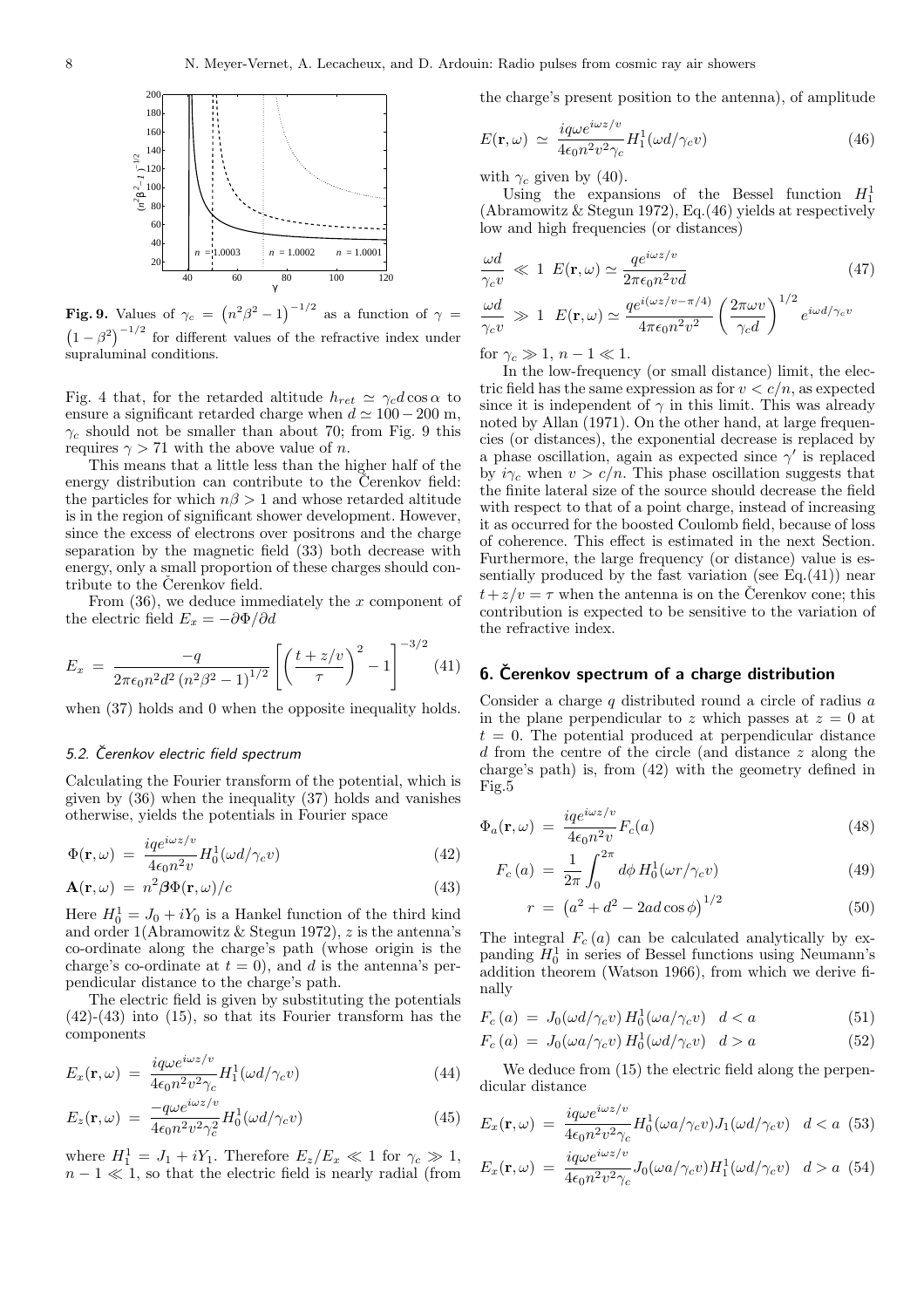

Fig. 10. Spectral field produced at frequency  $\omega/2\pi = 20$  MHz by  $10^8$  electrons with NKG distributions with  $s = 1$  and  $r_M = 100$ m (solid line) and  $s = 1.4$  and  $r_M = 50$  m (dashed line) for  $n = 1.0002$  and  $\gamma = 70$  at a function of perpendicular distance d, compared to the field of a point charge (thin line).

and along the charge's path

$$
E_z(\mathbf{r}, \omega) = \frac{q \omega e^{i\omega z/v}}{4\epsilon_0 n^2 v^2} H_0^1(\omega a/\gamma_c v) J_0(\omega d/\gamma_c v) \ d < a \quad (55)
$$

$$
E_z(\mathbf{r}, \omega) = \frac{q \omega e^{i\omega z/v}}{4\epsilon_0 n^2 v^2} J_0(\omega a/\gamma_c v) H_0^1(\omega d/\gamma_c v) \quad d > a \quad (56)
$$

The expressions (53)-(54) are similar to those derived by Kahn & Lerche (1966) with a different formulation involving the wave equation; note that the latter study did not include the boosted Coulomb field since the charge speed was assumed to be equal to that of the primary.

As in the case  $v < c/n$ , the x component (radial in cylindrical co-ordinates around the charge's path) is much greater than the z one when  $\gamma_c \gg 1$ .

Comparing to the electric field spectrum (46) of a point charge, we see that, as for the boosted Coulomb field, the finite size of the source removes the singularity at  $d \to 0$ , yielding  $E = 0$  at the centre (as it should by symmetry). Note also that, contrary to the Coulomb case, the finite lateral size of the source decreases the field strength, by the factor  $J_0(\omega a/\gamma_c v)$ .

This is illustrated in Fig. 10 , which shows the modulus and phase of the Čerenkov electric field produced at frequency  $\omega/2\pi = 20$  MHz by  $10^8$  electrons with a NKG distribution with the two same sets of parameters as in Fig.6, for  $n = 1.0002$  and  $\gamma = 70$  at perpendicular distance  $d = 100$  m, compared to the field of a point charge (thin lines).

Another difference with the Coulomb field is that the phase varies rapidly with the charge energy, except at small frequencies and/or distances, since  $H_1^1(\zeta) \sim$  $(2/\pi\zeta)^{1/2}e^{i(\zeta-3\pi/4)}$  for  $\zeta \gg 1$ ; hence we see from (54) that integrating over a distribution of  $\gamma$  should decrease the field strength.

# 7. Comparison with the Čerenkov radiation

We have seen that the electric field is essentially directed along the vector from the charge's present position to the antenna (x axis), i.e. perpendicular to the velocity. However, it is not this field that is at the origin of conventional Čerenkov radiation, but instead the (smaller) component parallel to the velocity (z axis).

Indeed, the energy flow through a cylinder of radius d around the charge's path is given by

$$
\frac{dW}{dz} = -\frac{1}{v}\frac{dW}{dt} = \frac{\epsilon_0 c}{v} \int_{-\infty}^{+\infty} dz \, 2\pi d \, E_z \, B_y \tag{57}
$$

since the wave magnetic field  $\mathbf{B} = \nabla \times \mathbf{A}$  with **A** given by (43) is along y. This integral, along the cylinder at a given time, may be transformed into an integral over time at a given point on the cylinder (using again  $dz = -vdt$ )

$$
\frac{dW}{dz} = -2\pi\epsilon_0 c d \int_{-\infty}^{+\infty} dt E_z(t) B_y(t)
$$
\n(58)

Converting this time integral into a frequency integral, we obtain

$$
\frac{dW}{dz} = -2\epsilon_0 c d \operatorname{Real} \int_0^{+\infty} d\omega E_z(\omega) B_y^*(\omega)
$$
 (59)

where  $B_y(\omega) = -\partial A_z(\omega) / \partial d$ . For a point charge q,  $\Phi(\omega)$ is given by (42) and  $E_z(\omega)$  by (45). Using the expansions for large arguments of the Hankel functions  $H_0^1$  and  $H_1^1$ , we obtain the power radiated by the particle

$$
\langle P \rangle = -v \frac{dW}{dz} = \frac{q^2 v}{4\pi \epsilon_0 c^3} \int_0^{+\infty} d\omega \omega \left( 1 - \frac{c^2}{n^2 v^2} \right) \tag{60}
$$

which is the well-known Frank-Tamm result. If instead of a point charge, the charge is distributed round a circle of radius a, we have from Eqs.  $(43)$ ,  $(48)$ ,  $(52)$ , and  $(56)$ 

$$
\langle P \rangle = \frac{q^2 v}{4\pi \epsilon_0 c^3} \int_0^{+\infty} d\omega \omega \left(1 - \frac{c^2}{n^2 v^2}\right) \left[J_0(\omega a/\gamma_c v)\right]^2 \quad (61)
$$

with  $\gamma_c$  given by (40) - a result that can also be found directly using for example the general expression derived by Meyer-Vernet (1988) with a different formulation.

The total electric field is thus much greater than would be suggested from an order of magnitude estimate using (61). Indeed (61) involves the large distance values of  $E_z$ and  $B_y = -v n^2 E_x$ , whereas the antenna measures essentially a local value of  $E_x$ , which is much greater than  $E_z$ .

# 8. Discussion

#### 8.1. Physical significance of the results

We have calculated analytically the boosted Coulomb and Cerenkov contributions to the electric field spectrum produced by an extensive cosmic ray shower, with a highly simplified model. These field contributions are due to the relativistic speed of the radiating charges and do not depend on the acceleration. The result may be understood more intuitively by using Feynman's formula  $E =$ stood more intuitively by using Feynman's formula  $E = -q/(4\pi\epsilon_0 n^2 c^2) d^2\theta/dt^2 \times \text{sign}(1 - n\beta \cdot \mathbf{n}),$  where  $\theta$  is the retarded angular position of the particle (Fig. 1). This formula, which can be derived from the Liénard-Wiechert potentials used in the present paper (Feynman 1964), was used by Allan (1971) in his seminal review. With Allan's notations (origin at  $t = 0$  when the charge passes at closest approach C), we have from Fig. 1:  $t = d/(c \sin \theta/n)$  –  $d/(v \tan \theta)$ . The solutions for  $\theta$  (one solution for  $v < c/n$ , two solutions in the Čerenkov cone for  $v > c/n$ , and the second derivatives are given respectively in Eqs.(A16)- (A17) and Fig. A5 of the paper by Allan (1971). This yields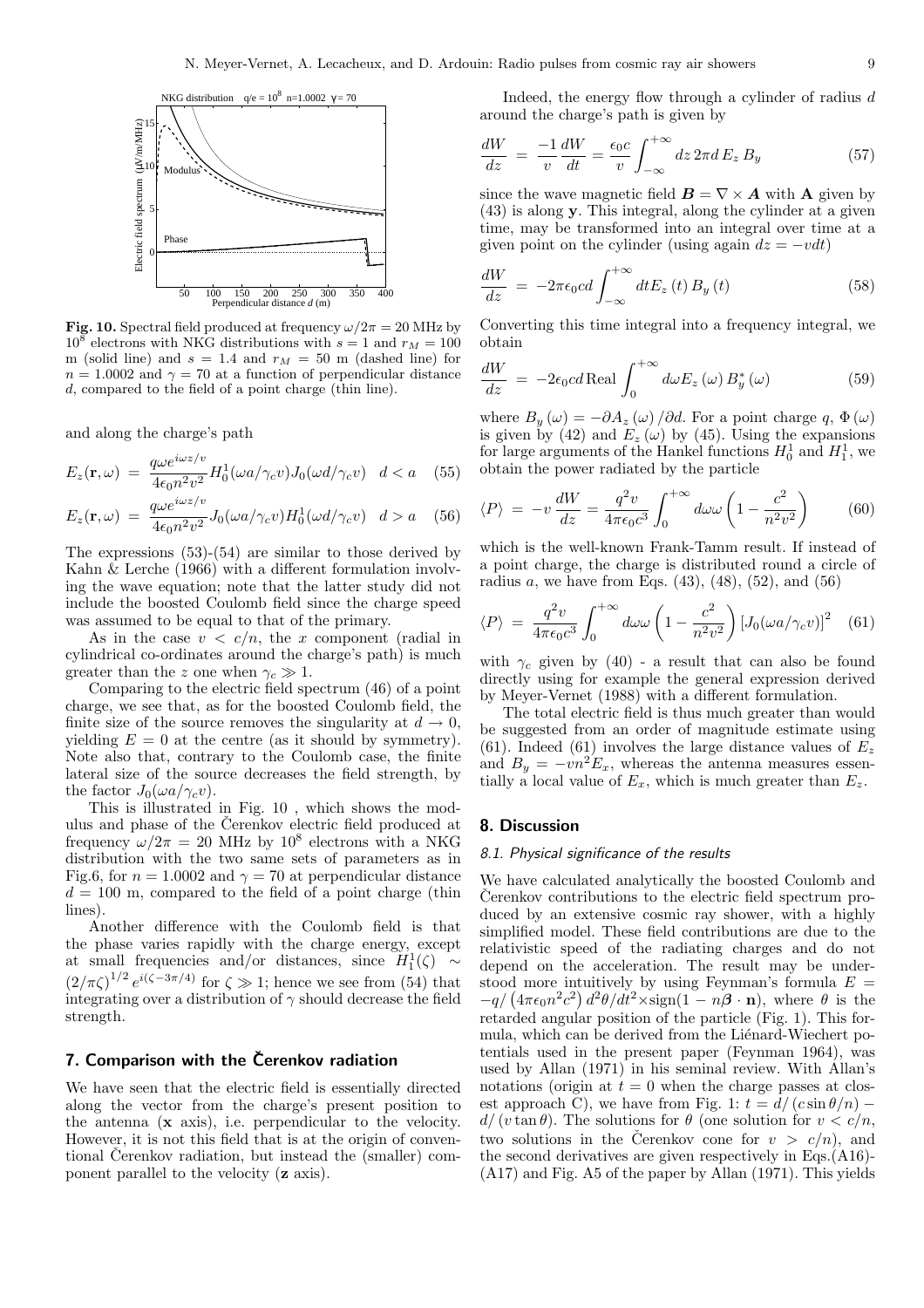an electric field varying as  $(1 + t^2/\tau^2)^{-3/2}$  for  $v < c/n$  and as  $-H(t-\tau)$ ¡  $t^2/\tau^2 - 1^{-3/2}$  for  $v > c/n$  (*H* being the Heaviside function), in agreement with Eqs. (9) and (41) of the present paper. Feynman's formula is more intuitive than the Liénard-Wiechert formulation used here, but it leads to more complicated calculations for the present problem.

Feynman's formula enlightens the fact that the boosted Coulomb and Čerenkov fields both stem from the strong acceleration of the retarded angular trajectory at relativistic speeds, even when the charge's speed is a constant. This takes place during a short interval  $\tau$  of time near the instant when the charge's path (not necessarily the charge itself as we already noted, see Feynman 1964) passes at closest approach to the antenna (if  $v < c/n$ ) or has the antenna on its Cerenkov cone (if  $v > c/n$ ). As already noted, the boosted Coulomb and the Cerenkov field have the same spectrum at low frequencies  $(2\pi f < 1/\tau)$ , which is the time integral of the field, and is independent on both the Lorentz factor  $\gamma$  and the refractive index *n*.

# 8.2. Boosted Coulomb versus Čerenkov

An important fact about cosmic ray showers is that the median speed of secondary charged particles is roughly equal to the phase speed of radio waves in air at about half the atmosphere scale height. As a consequence, roughly the lower half of the particle energy distribution produces a boosted Coulomb field, roughly the higher half produces a Čerenkov field, whereas the particles moving nearly at the wave phase speed should not contribute except at very small distances, because in that case the retarded altitude of emission (respectively (8) and (39) for the Coulomb and Cerenkov cases) jumps above the atmosphere.

The boosted Coulomb and Čerenkov field spectra of a point charge are equal at small distances and/or frequencies, but the Coulomb field decreases with frequency and distance more rapidly than the Čerenkov one. However, the Čerenkov field at large frequencies or distances is produced when the antenna is very close to the Čerenkov cone, so that it should be very sensitive to the variation of the refractive index with altitude, much more so than the boosted Coulomb field which does not involve any singularity. Furthermore, the Čerenkov field is produced by the high energy tail of the shower particles, for which the net charge and the magnetic separation are smaller. The Cerenkov field is thus expected to be smaller than the boosted Coulomb field - a question that should be examined more carefully.

Finally, we have not considered the transition radiation (see Ginzburg & Tsytovich 1979) that may be produced by the variation in refractive index, especially when the charges hit the ground.

# 8.3. Comparison with synchrotron emission and with observations

The present estimate does not take into account the electric field produced by the acceleration due to the Lorentz force (see Huege & al. 2007 and refs. therein), which yields opposite (time varying) deviations of the velocities of charges of opposite signs. The field due to the acceleration by the Lorentz force has been calculated as a special case of synchrotron radiation (see Huege & Falcke 2005) with each particle completing only a small fraction of gyration since the free path is much smaller than the gyroradius.

However, it should be noted that the published simulations of that emission neglect the effect of refraction. Taking into account the air refractive index may change the spectral density and the radiation pattern, even for particles satisfying  $n\beta < 1$ , by introducing an "equivalent Lorentz factor" according to (10), whereas for  $n\beta > 1$ , the charges can catch up with the waves they emit. A naive application of the classical expression of the synchrotron formulae (Jackson 1999) would suggest that for a given charge, refraction should not change significantly the field at small frequencies or distances since in that case it does not depend on  $\gamma$ . However, refraction should change the retarded altitude of emission, and therefore the number of radiating charges, since it depends on the development of the shower. In particular, charges with  $n\beta \simeq 1$  have a retarded altitude above the atmosphere (except for very short perpendicular distances), and thus should not contribute to radiation.

Nevertheless, it may be interesting to compare the boosted Coulomb field with the published simulations of synchrotron radiation. We find a Coulomb field strength (see for example Fig. 7) that may not be negligible compared to the values calculated for synchrotron radiation (see Huege & al. 2007 and refs. therein). Furthermore it appears to have a spectral decrease with frequency and distance that is grossly similar; for example the scale of decrease is of the order of magnitude of 100 m at 20 MHz. More precise comparisons require further studies which are outside the scope of this paper. Note however that the boosted Coulomb and the synchrotron spectral shapes have different physical origins. The roughly exponential decrease with both frequency and lateral distance is a generic property of the boosted Coulomb field, which stems from the expansion of the Bessel function  $K_1$  for large arguments (20), whereas the field strength tends to a finite constant (19) as  $\omega \to 0$ . In contrast, the synchrotron electric field spectrum of a point charge does increase with frequency, with the field vanishing for  $\omega \to 0$ , so that the field decrease with frequency exhibited by the synchrotron simulations is produced by the longitudinal extension of the source and is very sensitive to the time of arrival distribution (see Huege & Falcke 2005).

The boosted Coulomb field strength shown in Fig. 7 is of the same order of magnitude as the published observations (see Allan 1971, Ardouin 2006, Horneffer 2006, Lecacheux & al. 2007), including the scale of variation with distance. For example Fig. 7, calculated with a plausible source size and a total number of particles (roughly proportional to the primary energy) corresponding to shower maximum development for a primary of  $2 \times 10^{17}$ eV, yields a low-frequency field Fourier transform of about  $6 \,\mathrm{\mu V}/\mathrm{m}/\mathrm{MHz}$  at 100 m perpendicular distance, decreasing with a spatial scale of about 100 m; with the same parameters, the relative excess  $\eta$  of electrons over positrons yields an additional field of  $\eta$  times the value in Fig. 6. Note that the spectral densities (defined for positive frequencies only) are twice these values, and that the above estimates are only order-of-magnitude ones. Comparing with Fig. 38 of Huege & Falcke 2005 for example suggests that this contribution may not be negligible.

Finally, since the boosted Coulomb field is produced by the charges satisfying  $n\beta < 1$  and whose retarded altitude